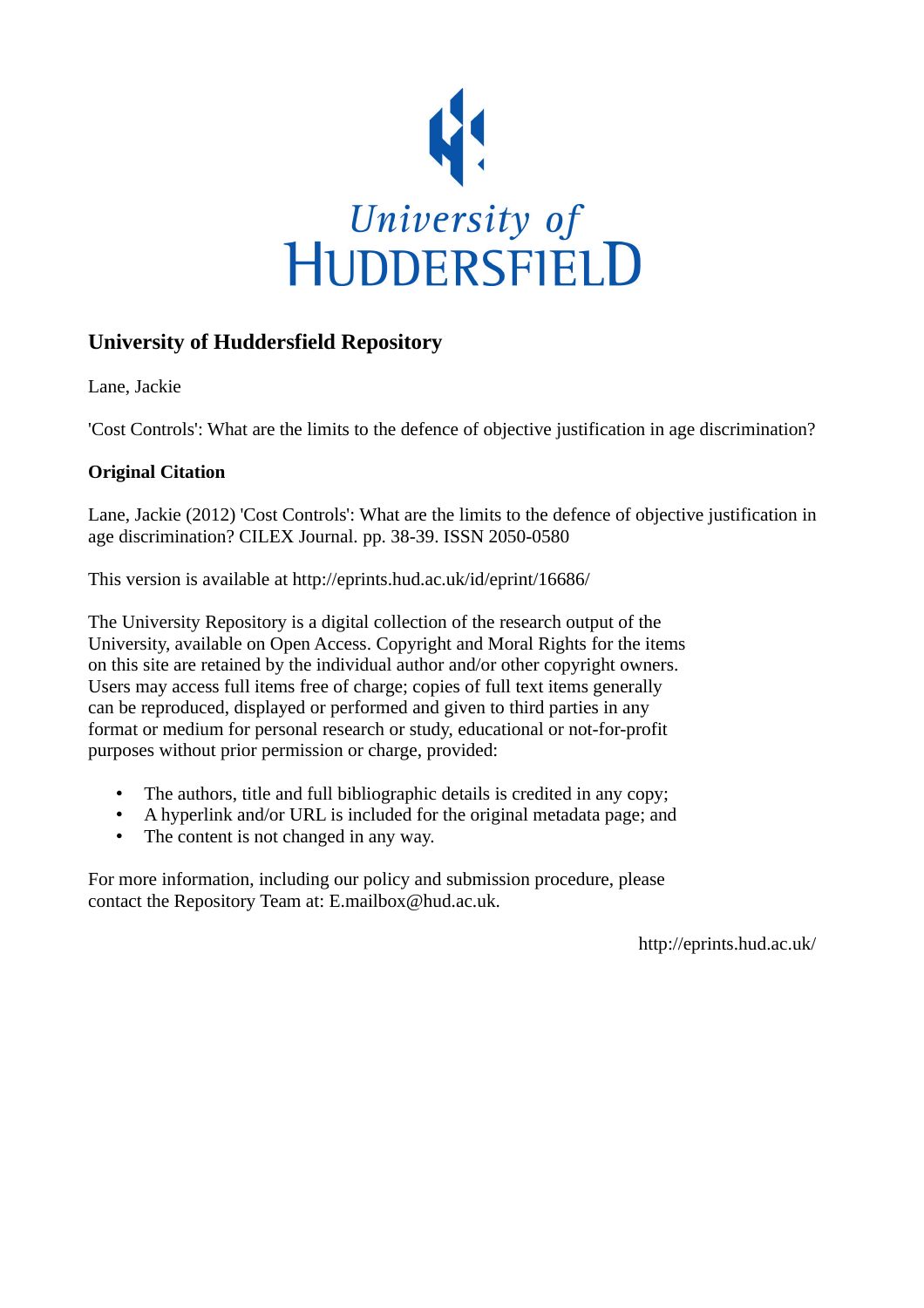**What are the limits to the defence of objective justification in age discrimination? A consideration of the recent cases of Woodcock v Cumbria PCT and Seldon v Clarkson Wright and Jakes.** 

Age is the most recent addition to the list of characteristics protected by law and now contained within the Equality Act 2010; it is perhaps this newness that has promoted a plethora of judicial decisions relating to the interpretation of the defence – unique to direct age discrimination – of objective justification. But what are the limits, if any, to the defence? Have the courts in England and Wales and the Court of Justice of the European Union (CJEU) already gone too far in allowing objective justification as a defence and thereby diminished the protection of the law in this area? And can costs ever be used to justify age discrimination?

In Woodcock v Cumbria Primary Care Trust [2012] EWCA Civ 330, Mr Woodcock, a former Chief Executive of the NHS Trust, appealed to the Court of Appeal when his action on the grounds that he suffered direct discrimination by way of less favourable treatment because of his age was not upheld, since the action of the Trust had been found to be objectively justified by a legitimate aim. His appeal was partly on the basis that cost saving could not a legitimate aim in justifying age discrimination. Certainly the parent EC Directive 2000/78 appeared to permit only specific examples of defences to direct age discrimination, namely "legitimate employment policy, labour market and vocational training objectives", although the UK consultation papers on age discrimination suggested there could be other legitimate aims such as health, welfare and safety concerns and the particular training requirements of the job in question. The main criterion was that to be a legitimate aim, it had to correspond to a real need on the part of the employer, which could include cost. Can cost alone, however, justify direct age discrimination?

The employer must show not only that he has a legitimate aim for his use of an age-based distinction, but must also show that the action was proportionate, that is that the use of the age factor was "appropriate and necessary". Having a legitimate aim which is obtained by proportionate means constitutes the test of objective justification.

The Supreme Court gave its decision in the case of Seldon v Clarkson Wright and Jakes (A Partnership) [2012] UKSC 16 shortly after the Court of Appeal had delivered its judgment in Woodcock. This case also concerned the scope for justifying discrimination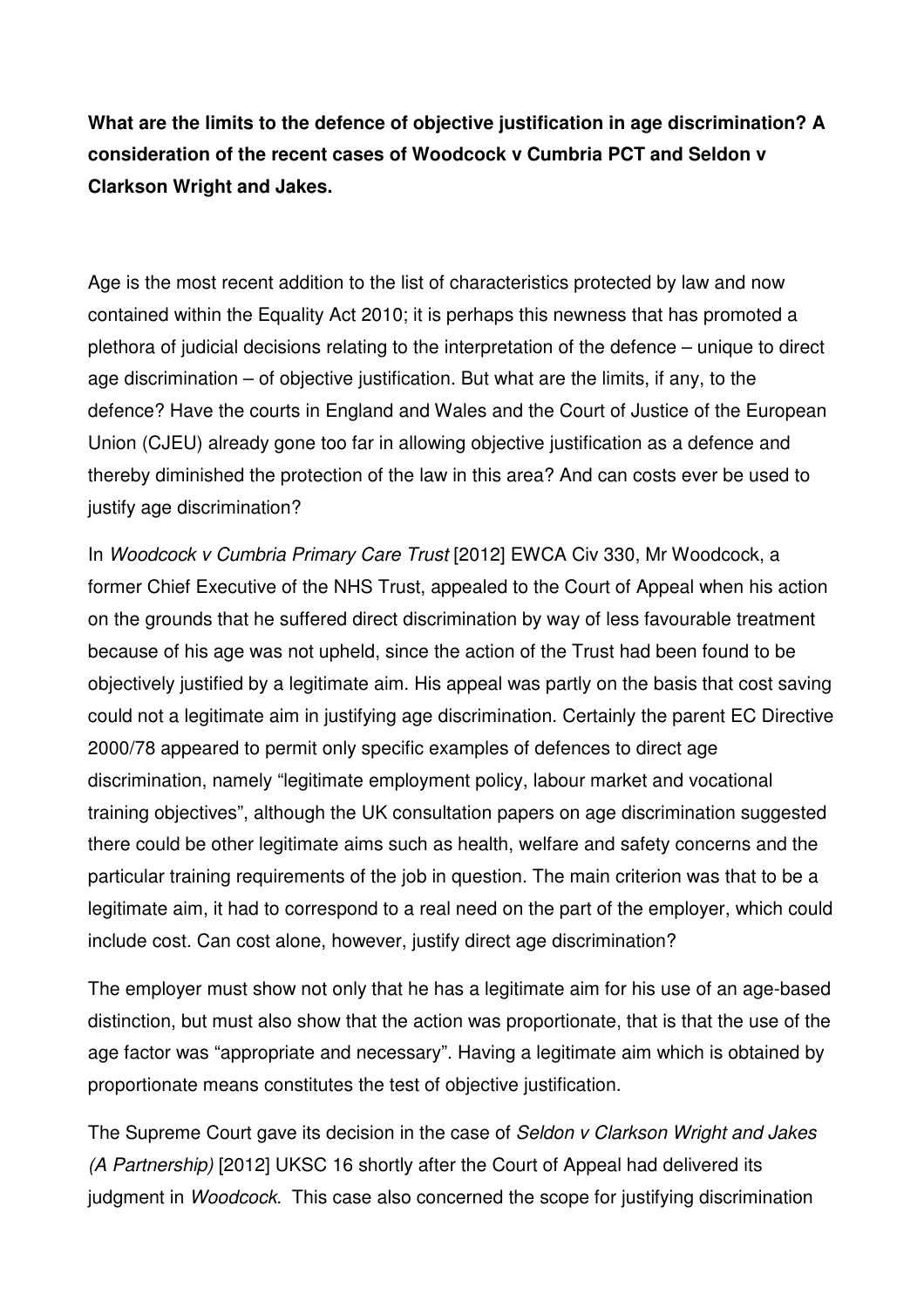on the grounds of age, although it differed from Woodcock in that it concerned mandatory contractual retirement ages which at the time of the incident in question were still potentially lawful. Lady Hale, giving the judgment of the Court, commented on the subject of what constitutes a 'legitimate aim' within Directive 2000/78, saying that these were social policy objectives and therefore distinguishable from reasons that related purely to the employer's personal situation such as a desire for cost reduction, although accepted that a national rule may recognise that an employer would have a degree of flexibility. A number of legitimate aims have been recognised in various cases before the CJEU, including the efficient planning of the departure and recruitment of staff, promoting access for younger people, ensuring a mix of generations, rewarding experience and facilitating the participation of older people in the workplace, although none were concerned with cost saving for the employer. Lady Hale in Seldon categorised these as intergenerational fairness aims. The outcome of this case was the dismissal of Mr Seldon's appeal against his enforced retirement from the firm of solicitors where he worked as a partner, as the aims identified by the firm (none of which were linked to cost) were found to be legitimate by the Supreme Court.

Mr Woodcock was given his contractual period of twelve months notice of redundancy by his employer, Cumbria Primary Care Trust (PCT), just before his 49<sup>th</sup> birthday and before formal consultation had commenced. Had the PCT waited until after his birthday, he would have been able to continue to work until after the age of 50 and would therefore have received greatly enhanced pension benefits. Woodcock's comparator colleagues were formally consulted before notice of their redundancy was given and he considered that he had therefore been subjected to less favourable treatment because of his age. His claim failed in both the Employment Tribunal and the EAT, but went on to a further appeal in the Court of Appeal where it was confirmed that, even though the action of the PCT was directly discriminatory, there was a defence because, in certain limited circumstances, financial considerations could provide justification for what would otherwise constitute unlawful direct discrimination.

This finding was in spite of the orthodox position taken by cases such as *Cross and others* v British Airways plc, UKEAT/0572/04, which was that considerations based on cost alone cannot justify treatment which is discriminatory on grounds of age. In his reserved judgment in *Cross*, Burton J (the then President of the EAT) gave the following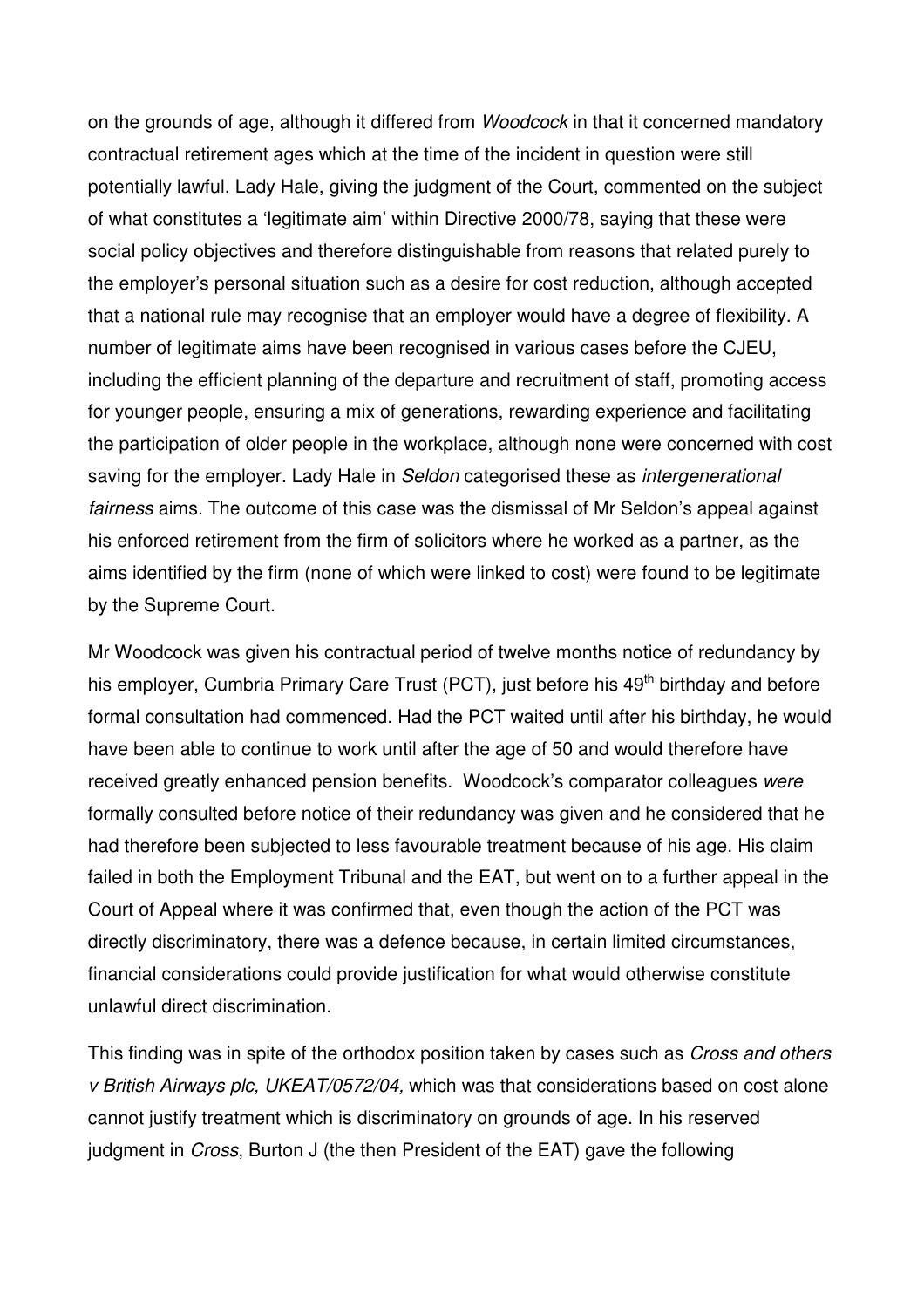observations in relation to certain decided cases that appeared to accept costs as justification for discriminatory treatment:

It seems to us, as a matter of obvious common sense...that, albeit in the weighing exercise, costs justifications may often be valued less ... economic justification such as the saving, or the non-expenditure, of costs...must be considered.

Burton J referred to the case of Hill and Stapleton v The Revenue Commissioners and Department of Finance, C-243 95, a case in which the European Court of Justice (ECJ) considered an economic justification put forward by the employer for discriminating between full-time and part-time civil servants, in which the ECJ said: 'So far as the justification based on economic grounds is concerned, it should be noted that an employer cannot justify discrimination arising from a job-sharing scheme solely on the ground that avoidance of such discrimination would involve increased costs.'

The European Court had not before used the word 'solely' in the context of rejecting cost as a justification for age discrimination, but used the same reasoning in the later cases of Kützbauer [2003] IRLR 368 (ECJ) and Stienicke [2003] IRLR 892 (ECJ). Burton J concluded that, 'A national state cannot rely on budgetary considerations to justify a discriminatory social policy. An employer seeking to justify a discriminatory PCP cannot rely solely on considerations of cost. He can however, put cost into the balance, together with other justifications if there are any.'

This meant that employers could apply the 'cost plus' principle to justification. The key question in Woodcock was essentially whether this was a cost-plus case, in other words that cost could only be considered to be a legitimate aim if linked to a non-cost factor. It was argued for Mr Woodcock that there was no apparent 'plus', and that the aim in giving the dismissal notice when it did was simply an attempt to avoid costs that it would otherwise incur. Nonetheless, Rimer, LJ, giving the decision of the Court, thought that there was 'some degree of artificiality about such an approach to the question of justification' since 'almost every decision taken by the employer is going to have regard to costs.' He went so far as to say that it would have been 'irresponsible' of the Trust to have acted otherwise, and dismissed the appeal.

The question now is whether the courts have now gone too far now in accepting that cost considerations can be justification for direct age discrimination? In the Government consultations on the age regulations, it was stated that the test of objective justification